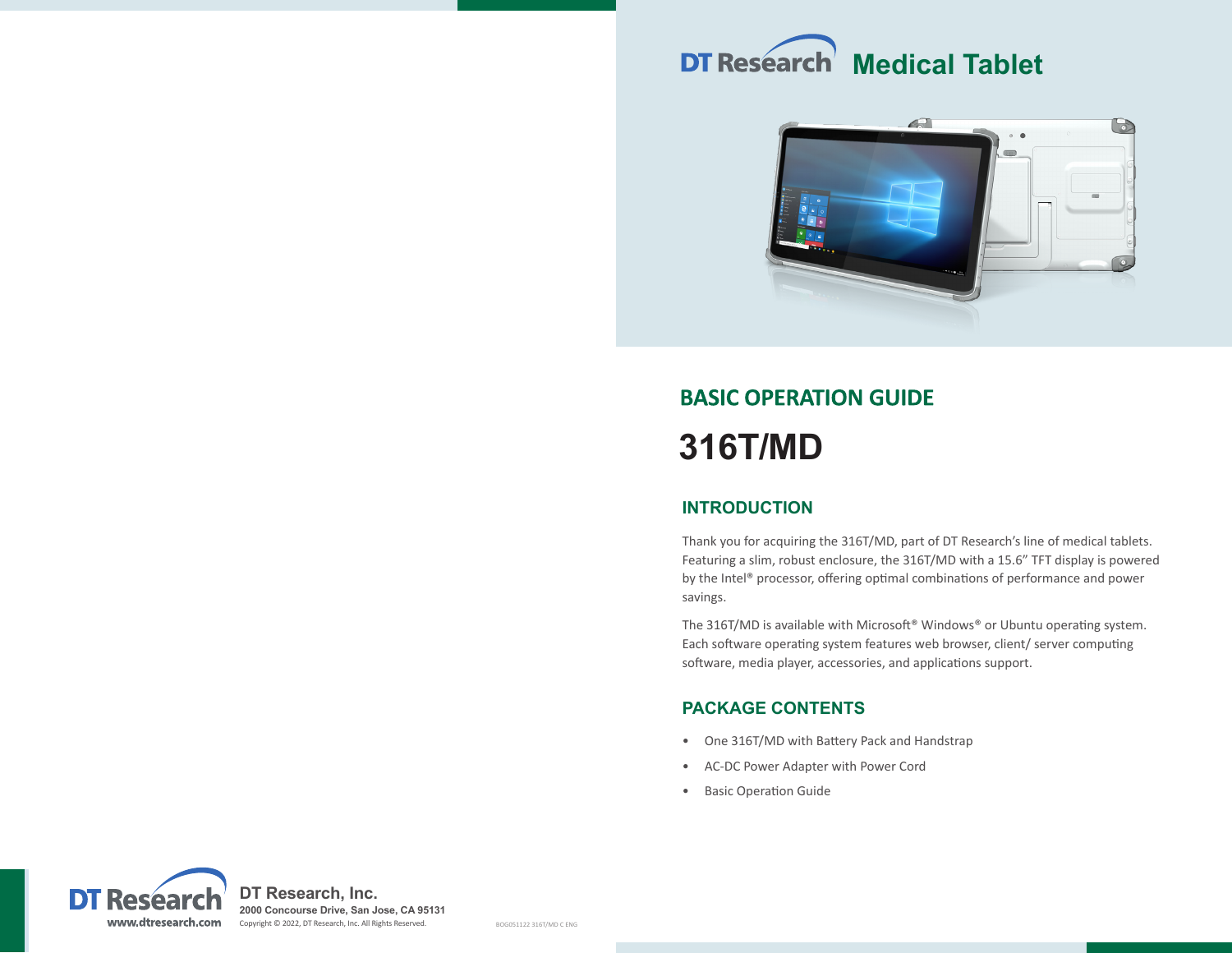

#### **Input/ Output Ports**

| $\boldsymbol{\Omega}$ | USB 3.0 Port  | $\mathbf \Omega$ | DC-in |
|-----------------------|---------------|------------------|-------|
| ®                     | Headphone-out |                  |       |
| $\bullet$             | Ethernet Port |                  |       |
|                       |               |                  |       |

## **Button Functions**

| <b>BUTTON ACTION</b> |                      |
|----------------------|----------------------|
| $\bullet$            | Programmable Button  |
| 2                    | Power Button         |
| ❀                    | <b>Battery Latch</b> |

# **Power/Battery LED Status:**

- Blue indicates the battery is 25% to 100% charged
- Blinking blue indicates the battery is charging
- Orange indicates that the battery is between 11% to 25%
- Blinking Orange indicates that the battery is below 10%

# **PRECAUTIONS**

- Always exercise care when operating and handling the 316T/MD.
- Do NOT apply excessive pressure to the display screen.
- We recommend using the Digital Pen (optional) to keep the screen clean.
- Avoid prolonged exposure of the display panel to any strong heat source. Wherever possible, the 316T/MD should face away from direct light to reduce glare.
- If the AC-DC power adapter is used to recharge or power the tablet, do NOT use any AC-DC adapter other than the one provided or acquired from the manufacturer or its partners.
- In the unlikely event that smoke, abnormal noise, or strange odor is present, immediately power off the 316T/MD and disconnect all power sources. Report the problem to your device provider immediately.
- Never attempt to disassemble the 316T/MD, as this will void the warranty.

# **BASIC FEATURES**

The 316T/MD wireless tablet integrates a bright and multi-touch display, one USB port, and embedded networking elements such as wireless LAN and Bluetooth. The 316T/MD is complemented by a suite of accessories, including battery expansion, charging cradles, and battery charger kit, for a comprehensive user experience.

A 316T/MD typically integrates an 802.11ax wireless LAN (WLAN) adapter that may connect to other wireless devices or access points. If your 316T/MD does not come with such a network adapter, please consult your device provider to establish the desired network connectivity.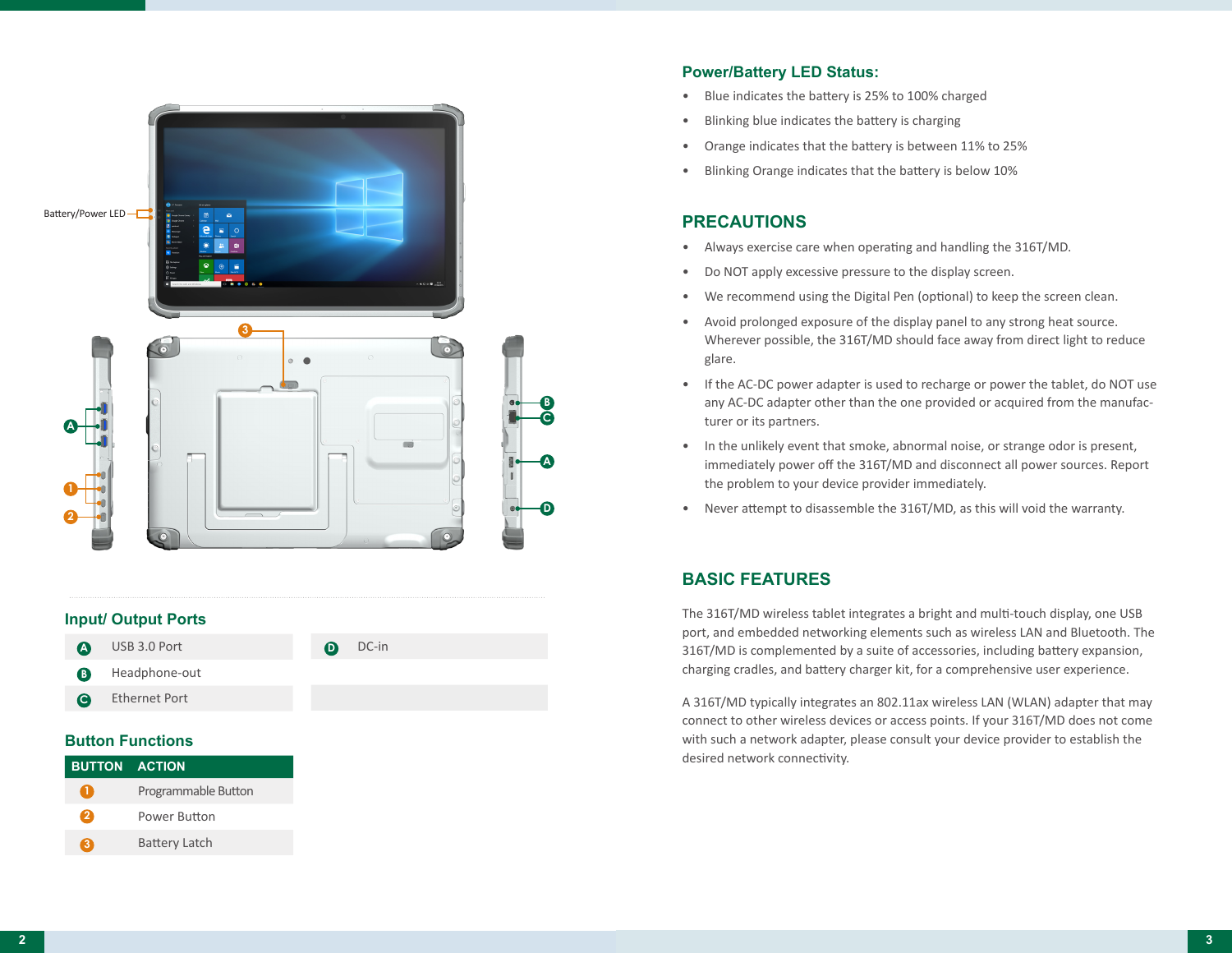# **OPERATION**

#### **Powering ON and OFF**

To activate the 316T/MD, push and quickly release the Power Button. The display will come on in a few seconds. To put the 316T/MD in Standby mode, push and quickly release the Power Button. To turn the 316T/MD off for extended storage, power off safely using any software function that "shuts down computer" provided in the software operating system.

# **NOTE:**

The battery packs shipped with your tablet may be low in power—please use the AC-DC adapter with the 316T/MD when setting up for the first time to fully charge the internal battery pack. You may charge the external battery pack with it attached to the 316T/MD, or with the optional external battery charger kit.

# **NOTE:**

When the batterypack is charging, the blue-colored Battery LED should blink slowly. If plugging in the AC-DC adapter does not trigger this blinking activity and the LED stays dark, the battery pack may have been drained substantially. Try unplugging/ replugging the AC-DC adapter to the 316T/MD a few times to activate the charging process.

## **NOTE:**

To conserve power, use (push and quick release) the Power Button to put the tablet in "Standby" mode while not in use. Pushing briefly on the same button will wake up the system within seconds.

# **NOTE:**

Avoid using the Power Button ("hold 4+ seconds" feature) to turn off the tablet—this form of hardware shutdown is intended to be a means of recovery from lockups, and not as normal operation.

## **Start Up**

If the power up (from Standby mode or otherwise) is successful, the appropriate interface will be displayed after a launch sequence of several seconds. The wireless LAN connection may take 10-15 seconds to be established.

## **Configuring the Mobile Tablet**

The 316T/MD may be configured using the utilities and methods dictated by the software operating system. The 316T/MD should be configurable for various properties such as user profiles, network features, and several system elements.

# **Wireless Networking**

#### **Wireless LAN**

The 316T/MD is often delivered with an embedded (user-inaccessible) 802.11ax WLAN adapter equipped with a hidden custom antenna.

- Through the support of typical WLAN adapters, the 316T/MD should be able to detect all 802.11 access points in the vicinity for you to select the access point of your choice for connection.
- The SSID and WEP/WPA/WPA2 (if enabled) parameters on the 316T/MD and the access points have to match. The SSID is case-sensitive and it is recommended that you enable WEP/WPA/WPA2 encryption (or advanced alternatives) for secure access.
- When WEP/WPA/WPA2 is enabled, you may need to consult your network administrator or your networking equipment literature to properly configure associated settings such as Authentication mode, etc.
- Refer to the access point operating manuals for setting up the 802.11 access points.

## **Bluetooth**

The 316T/MD offers the Bluetooth module which supports Bluetooth 5.1 standard including Bluetooth 3.0 High Speed and Bluetooth 4.0 Low Energy, which delivers faster speeds with low power consumption.